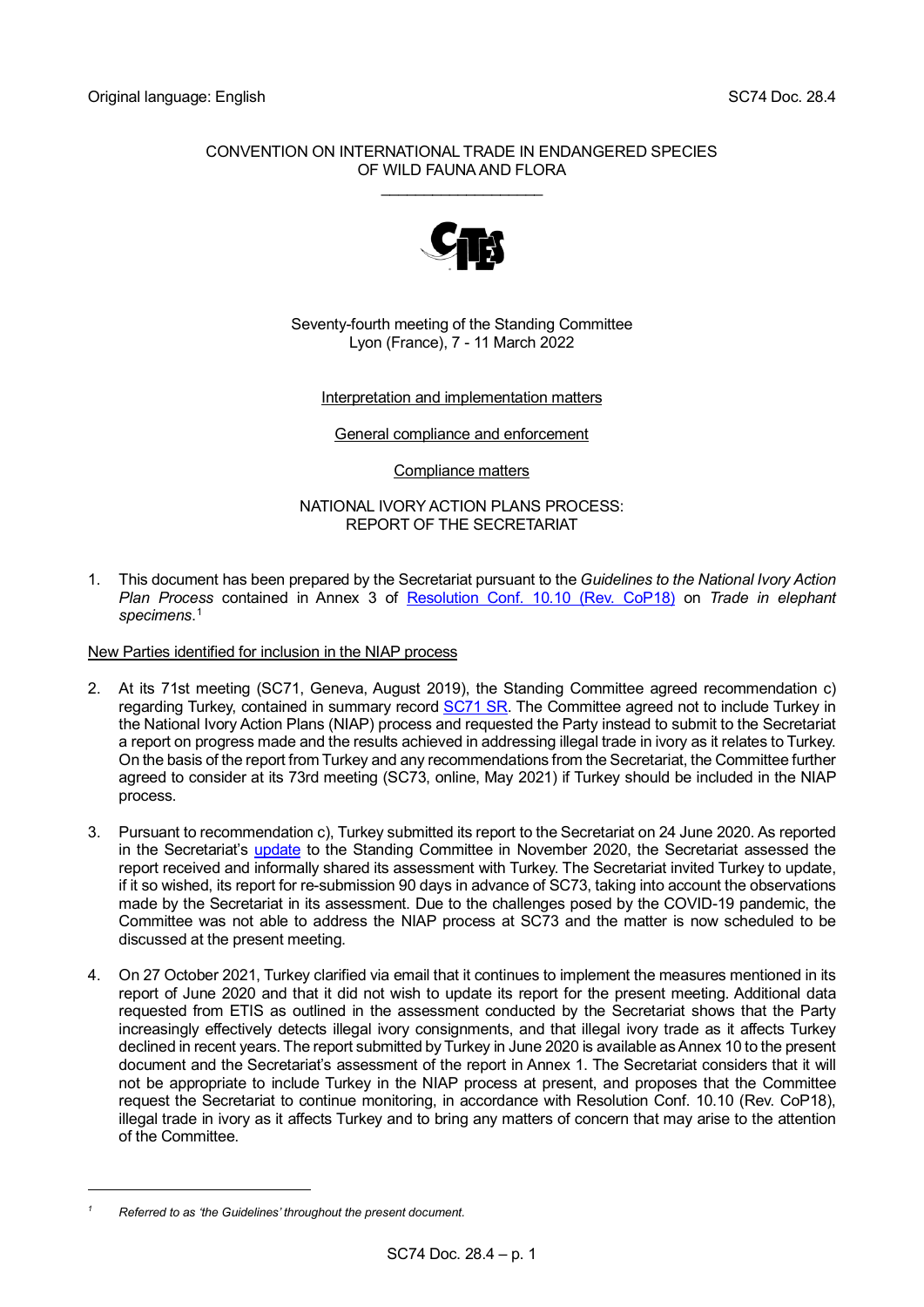### Parties that are included in the NIAP process

- 5. There are currently 14 Parties and one territory participating in the NIAP process. Five Parties are in Category A: Malaysia, Mozambique, Nigeria, Togo and Viet Nam; these Parties require priority attention. One territory is in category B: Hong Kong Special Administrative Region (SAR) of the People's Republic of China. Finally, nine Parties are in Category C: Angola, Cambodia, Cameroon, Congo, Democratic Republic of the Congo, Ethiopia, Gabon, Lao People's Democratic Republic (PDR), and Qatar.
- 6. In accordance with the timeframe set in Step 4, paragraph a) of the *Guidelines*, Parties should submit their reports on progress with NIAP implementation to the Secretariat 90 days in advance of each regular Standing Committee meeting.
- 7. As reported in the Secretariat's update to the Standing Committee in November 2020, six Parties submitted progress reports to the Secretariat within the deadline initially scheduled for the SC73. These Parties were Cambodia, Congo, Gabon, Lao People's Democratic Republic, Qatar and Viet Nam. The Secretariat prepared preliminary assessments of the reports received and informally shared them with the Parties concerned. The Secretariat invited these Parties to update, if they so wished, their progress reports for resubmission 90 days in advance of a rescheduled SC73, taking into account the observations made by the Secretariat in its assessments. As mentioned in paragraph 3) above, the Committee was not able to address this progress with NIAP implementation at SC73 and the matter is now being discussed at the present meeting.
- 8. For consideration at the present meeting, Malaysia and the Democratic Republic of the Congo submitted their first reports on progress with NIAP implementation since SC70, and Cambodia, Congo, Gabon, the Lao People's Democratic Republic and Viet Nam submitted updates of their reports originally submitted to SC73 as described in paragraph 7) above. Qatar submitted its report in time for SC73 as described in paragraph 7) above and did not submit an updated report for the present meeting.
- 9. The Secretariat evaluated the reports received in accordance with Step 4, paragraphs c) and d), of the *Guidelines.* The findings and observations of the Secretariat are presented in Annex 1 to the present document. To facilitate the understanding of the Committee regarding the status of Parties' implementation of their NIAPs, the Secretariat prepared Table 1 in Annex 1 to the present document, showing the selfassessment ratings of Parties for SC70 and SC74, as well as the assessment ratings of the Secretariat where they diverged from a Party's self-assessment.
- 10. The Secretariat further notes that, at the time of writing Mozambique, Nigeria and Togo as Category A Parties, and Angola, Cameroon, and Ethiopia as Category C Parties did not submit progress reports for the present meeting, as required by Step 4, paragraph a), of the *Guidelines*. The observations of the Secretariat on these Parties are also presented in Annex 1 to the present document.

### Parties that 'achieved' their NIAPs

- 11. The Standing Committee at its 70th meeting (SC70, Sochi, October 2018) agreed recommendation t) directed to Hong Kong SAR, contained in summary record [SC70 SR.](https://cites.org/sites/default/files/eng/com/sc/70/exsum/E-SC70-SR.pdf) The Committee commended Hong Kong SAR for implementing its NIAP, the additional measures and activities implemented to address illegal trade in ivory, and the firm commitment demonstrated to build upon the progress made to date. The Committee also encouraged Hong Kong SAR to submit a comprehensive report to SC73 on:
	- a) any further measures taken and activities implemented to combat illegal trade in ivory;
	- b) progress with the implementation of Hong Kong SAR's three-step plan to phase out trade in elephant ivory;
	- c) any measures and activities implemented to prevent the displacement of illegal trade in ivory to Hong Kong SAR that may result from the closure of domestic ivory markets in mainland China; and
	- d) measures implemented to deter and detect worked ivory products moving out of Africa to Hong Kong SAR, and to penalize offenders involved.

The Committee agreed that it will consider at SC73 whether Hong Kong SAR should exit the NIAP process, in accordance with Step 5 of the *Guidelines*.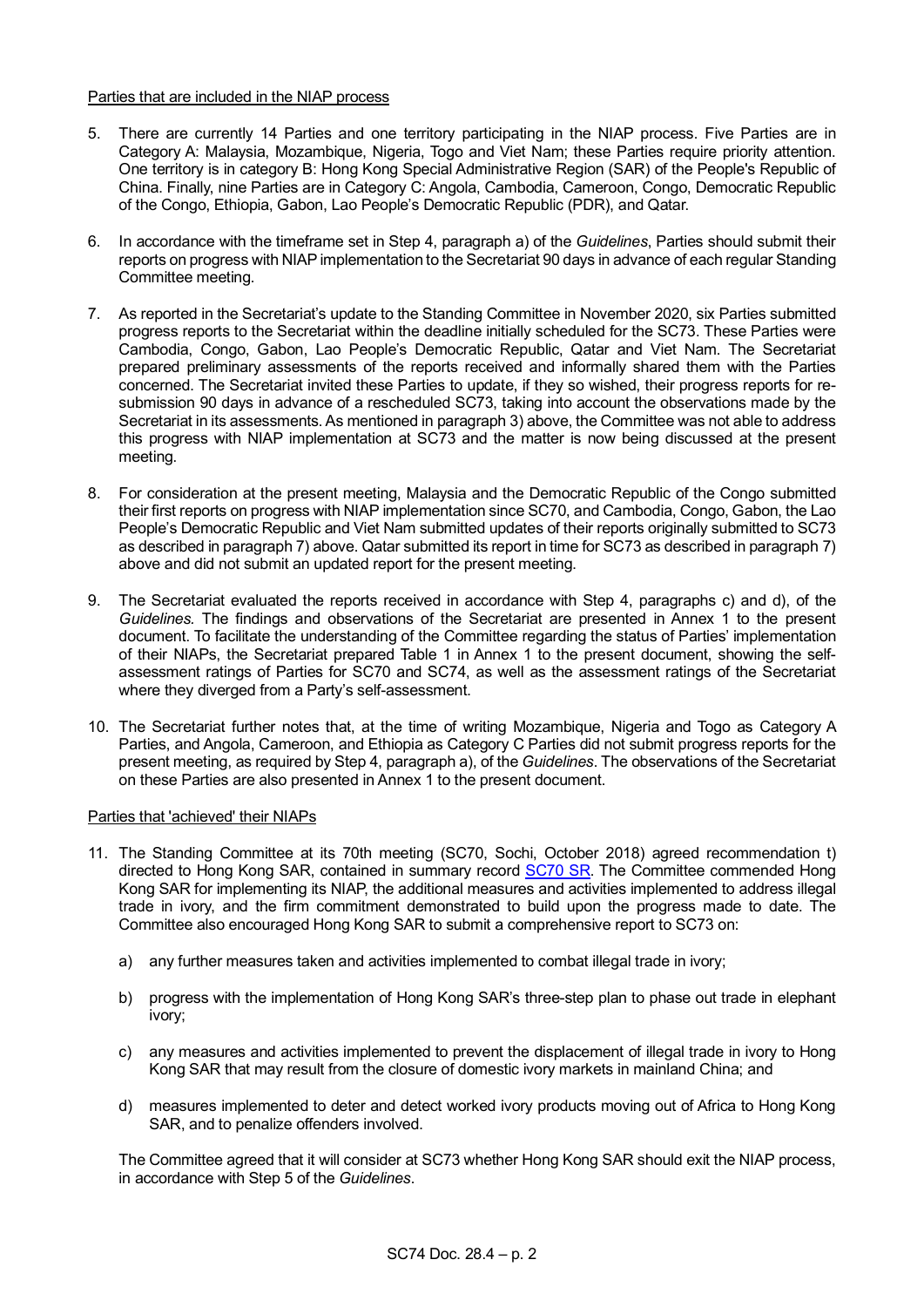- 12. As reported in the Secretariat's update to the Standing Committee in November 2020, pursuant to the Committee's recommendation, Hong Kong SAR submitted its report to the Secretariat on 30 June 2020. The Secretariat assessed the report received and informally shared its assessment with Hong Kong SAR. The Secretariat invited Hong Kong SAR to update, if it so wished, its report for re-submission 90 days in advance of SC73, taking into account the observations made by the Secretariat in its assessment.
- 13. Following the Secretariat's suggestion, Hong Kong SAR submitted an updated report on 30 November 2021. The report is available as Annex 6 to the present document and the Secretariat's assessment of the report in Annex 1. Based on its assessment, the Secretariat considers that further activities can be pursued by Hong Kong SAR outside the NIAP process and the Secretariat recommends that the Party exit the NIAP process in accordance with the provisions of Step 5 paragraphs b) and c) of the *Guidelines*.

### Parties that have recently revised and updated their NIAPs

- 14. The Standing Committee at SC70 agreed recommendation g) directed to the Lao People's Democratic Republic. If the Lao People's Democratic Republic decided to revise and update its NIAP, as indicated in its progress report to SC70, the Committee requested that it be submitted to the Secretariat for assessment in accordance with Step 3 of the *Guidelines*. Pursuant to the Committee's request, the Lao People's Democratic Republic submitted a revised and updated NIAP to the Secretariat on 9 July 2020. The Secretariat has assessed the revised and updated NIAP as adequate, in accordance with Step 3 of the *Guidelines*, and informed the Lao People's Democratic Republic accordingly.
- 15. The Standing Committee at SC71 agreed recommendations f) directed to Nigeria and j) directed to Mozambique. The Committee requested Nigeria to revise and update its NIAP and Mozambique to revise and update its National Ivory and Rhinoceros Action Plan (NIRAP). Pursuant to the Committee's request, Nigeria submitted its revised and updated NIAP to the Secretariat on 5 May 2020, and Mozambique submitted its revised and updated NIRAP on 11 September 2020. The Secretariat has assessed the revised and updated NIAP and NIRAP as adequate, in accordance with Step 3 of the *Guidelines*, and informed the two Parties accordingly.

## The status of ivory stockpiles in Burundi

- 16. The Standing Committee at SC71 agreed recommendation a) directed to Burundi. The Committee agreed not to include Burundi in the NIAP process but requested the Party to report on the status of its ivory stockpiles. The Standing Committee also asked to include information on any activities conducted and findings made following the May 2015 letter of the Secretariat concerning ivory from the Burundi stockpile that allegedly made its way into illegal trade. The Committee also requested the Secretariat to make the report from Burundi available to the Committee at SC73.
- 17. The Secretariat wrote to Burundi on 13 November 2019 recalling its letter of May 2015 and requesting the Party to provide the Secretariat with a comprehensive report on the status of its ivory stockpiles, but no reply was received. In November 2021, the Secretariat sought the assistance of the United Nations Resident Coordinator in Burundi in order to try and obtain a response. The Secretariat will report orally at the present meeting, under agenda item 60 on *Stocks and stockpiles (elephant ivory)*, on the outcome of this demarche and any consequent recommendations that it has for the Standing Committee.

### Recommendations

# **Turkey**

- a) The Secretariat recommends that the Standing Committee:
	- i) not include Turkey in the NIAP process at present;
	- ii) encourage Turkey to continue to be vigilant in the implementation of measures to prevent the transit of illegal ivory through Turkey; and
	- iii) request the Secretariat, in accordance with Resolution Conf. 10.10 (Rev. CoP18), to continue to monitor illegal trade in ivory as it affects Turkey and to bring any matters of concern that may arise to the attention of the Committee.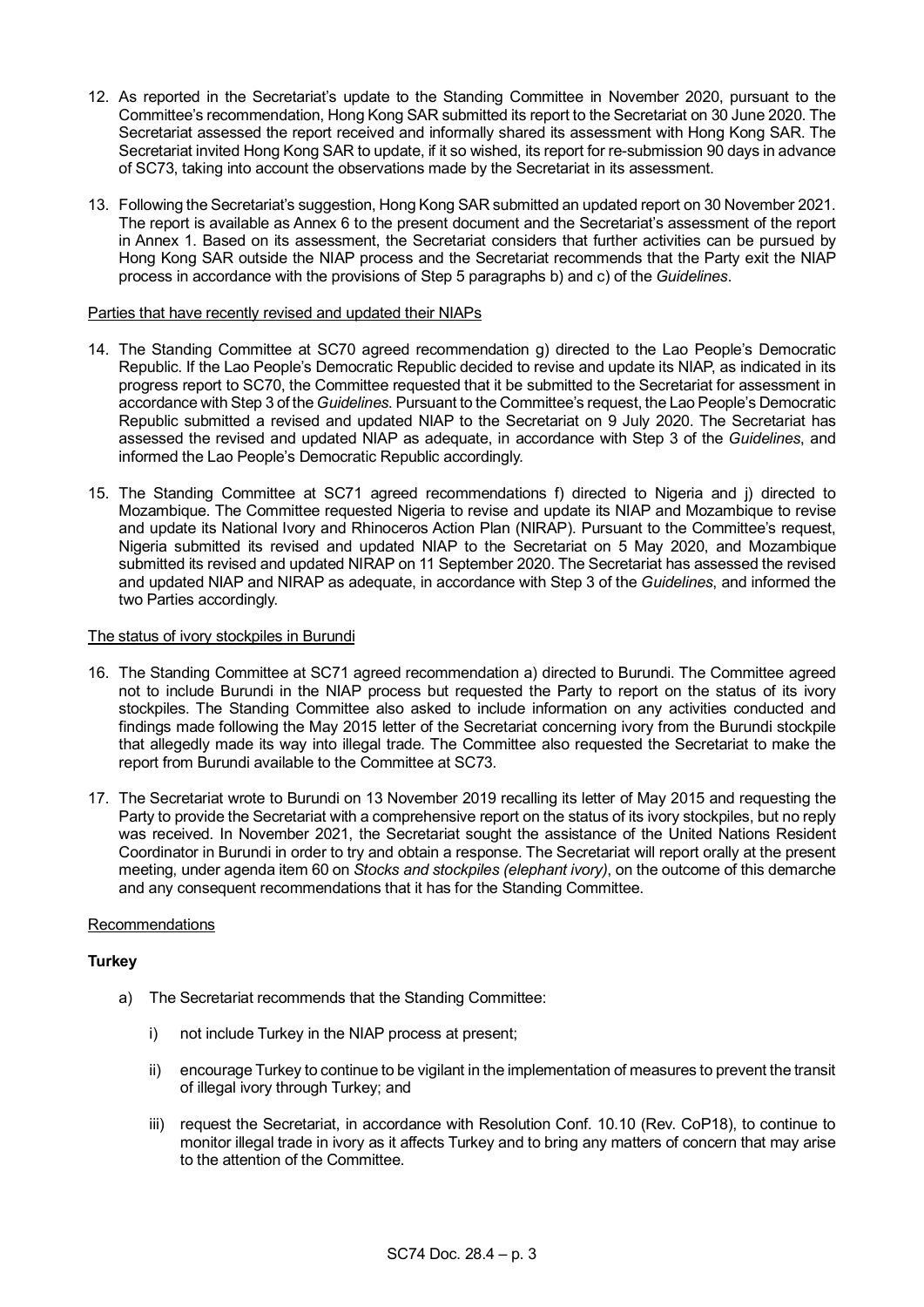#### Parties that continue with NIAP implementation

#### **Angola, Cameroon, Ethiopia**

- b) The Secretariat recommends that the Standing Committee, regarding Angola, Cameroon, and Ethiopia as Category C Parties:
	- i) note that these Parties did not submit reports on progress with NIAP implementation; and
	- ii) consider any progress reports submitted by these Parties ahead of SC74, and any oral updates provided by these Parties at the present meeting, and make any further recommendations as appropriate.
- c) In the absence of any report or oral update on progress with NIAP implementation to SC74 by any of the Parties referred to in recommendation b) above, the Secretariat recommends that the Standing Committee request the Secretariat in accordance with Step 4, paragraph f), of the *Guidelines to the NIAP process*, on behalf of the Committee to issue a warning, requesting the Party concerned to submit its NIAP progress reports to the Secretariat within 60 days of the conclusion of SC74.

## **Cambodia**

d) The Secretariat recommends that the Standing Committee note the progress made by Cambodia in implementing its NIAP and agree an overall rating of 'partial progress' for Cambodia, in accordance with Step 4, paragraph e), of the *Guidelines to the NIAP process*.

#### **Congo**

- e) The Secretariat recommends that the Standing Committee:
	- i) note the limited progress made by the Congo in implementing its NIAP and encourage the Party to step up efforts to progress implementation of its NIAP;
	- ii) request the Congo, in its future NIAP implementation progress reports, to report on all progress made in the implementation of each NIAP action since the NIAP was approved in 2015, and to allocate a rating to each NIAP action based on the overall progress made in implementing the action since 2015;
	- iii) request the Congo if it wishes to revise and update its NIAP found to be adequate in 2015, to do so using the template for NIAP development available on the NIAP webpage and, if applicable, to provide justification for the removal of, or the reduction of the scope of, any actions which have not yet been achieved or substantially achieved in the NIAP originally found to be adequate;
	- iv) encourage the Congo to commence the implementation of actions 4.1, 5.2 and 6.1 of its NIAP;
	- v) agree an overall rating of 'limited progress' for the Congo, in accordance with Step 4, paragraph e), of the *Guidelines to the NIAP process*; and
	- vi) encourage Parties, governmental, intergovernmental and non-governmental organizations and others to provide, where possible, financial and technical assistance to the Congo to support the implementation of its NIAP.

### **Democratic Republic of the Congo**

- f) The Secretariat recommends that the Standing Committee:
	- i) note that the Democratic Republic of the Congo did not use the template for reporting on progress, as required by Step 4, paragraph b), of the *Guidelines to the NIAP process* and as requested by the Standing Committee at its 70th meeting;
	- ii) note that the Democratic Republic of the Congo did not report on five of the 28 actions included in its NIAP, and that as a result the Secretariat was not able to fully evaluate the progress made by the Democratic Republic of the Congo;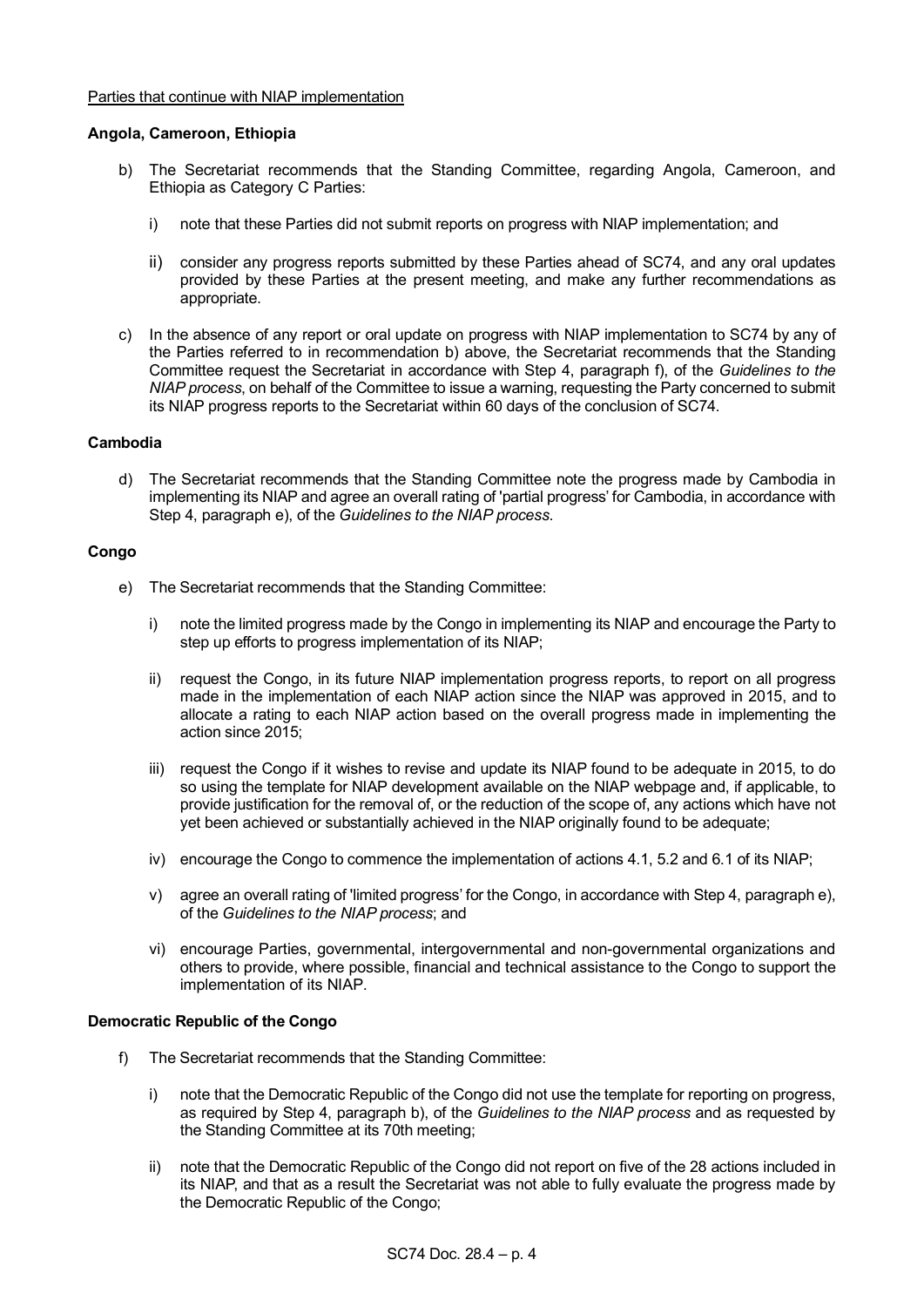- iii) request the Democratic Republic of the Congo, if it wishes to revise and update its NIAP found to be adequate in 2018, to do so using the template for NIAP development available on the NIAP webpage and, if applicable, to provide justification for the removal of any actions which have not yet been achieved or substantially achieved in the NIAP found to be adequate in 2018;
- iv) note the concerns regarding the escalation of illegal trade in ivory from the DRC, as detailed in paragraph 43 of Annex 1 to document SC74 Doc. 28.4; and
- v) consider any revised progress report submitted by the DRC ahead of SC74, and any oral updates provided by the DRC at the present meeting and make any further recommendations as appropriate.
- g) In the absence of any updated progress report or oral update on progress with NIAP implementation to SC74 by the DRC, request the Secretariat in accordance with Step 4, paragraph f), of the *Guidelines*, to issue a warning on behalf of the Committee, requesting the DRC to submit a revised NIAP progress report to the Secretariat, using the template for reporting on progress available on the NIAP webpage, and including information on the implementation of actions C.1, C.2., C.3., E.1 and E.2 of its NIAP, within 60 days of the conclusion of SC74.

### **Gabon**

- h) The Secretariat recommends that the Standing Committee:
	- i) request Gabon to take note of the observations of the Secretariat in its assessment regarding actions B.2, C.2 E.4 and E.9 of the NIAP, and invite Gabon to elaborate in more detail in its future reports on the activities implemented to achieve these actions; and
	- ii) agree an overall rating of 'partial progress' for Gabon, in accordance with Step 4, paragraph e), of the *Guidelines*.

## **Lao People's Democratic Republic**

- i) The Secretariat recommends that the Standing Committee:
	- i) note the revised and updated NIAP of the Lao People's Democratic Republic; and
	- ii) agree an overall rating of 'partial progress' for the Lao People's Democratic Republic, in accordance with Step 4, paragraph e), of the *Guidelines*.

### **Malaysia**

- j) The Secretariat recommends that the Standing Committee:
	- i) commend Malaysia for achieving its NIAP;
	- ii) encourage Malaysia to submit a report to the Secretariat, 90 days before the deadline for submission of documents to the 77th meeting of the Standing Committee (SC77), on any further measures taken and activities implemented to combat illegal ivory trade, so that the Secretariat can make the report available to the Standing Committee at SC77; and
	- iii) request the Secretariat to continue to monitor progress in accordance with Resolution Conf. 10.10 (Rev. CoP18), and to bring any matters of concern that may arise to the attention of the Committee.
- k) The Secretariat recommends that the Standing Committee agree that it will consider at SC77 whether Malaysia should exit the NIAP process, in accordance with Step 5 of the *Guidelines*.

### **Mozambique**

- l) The Secretariat recommends that the Standing Committee:
	- i) note the revised and updated NIAP of Mozambique;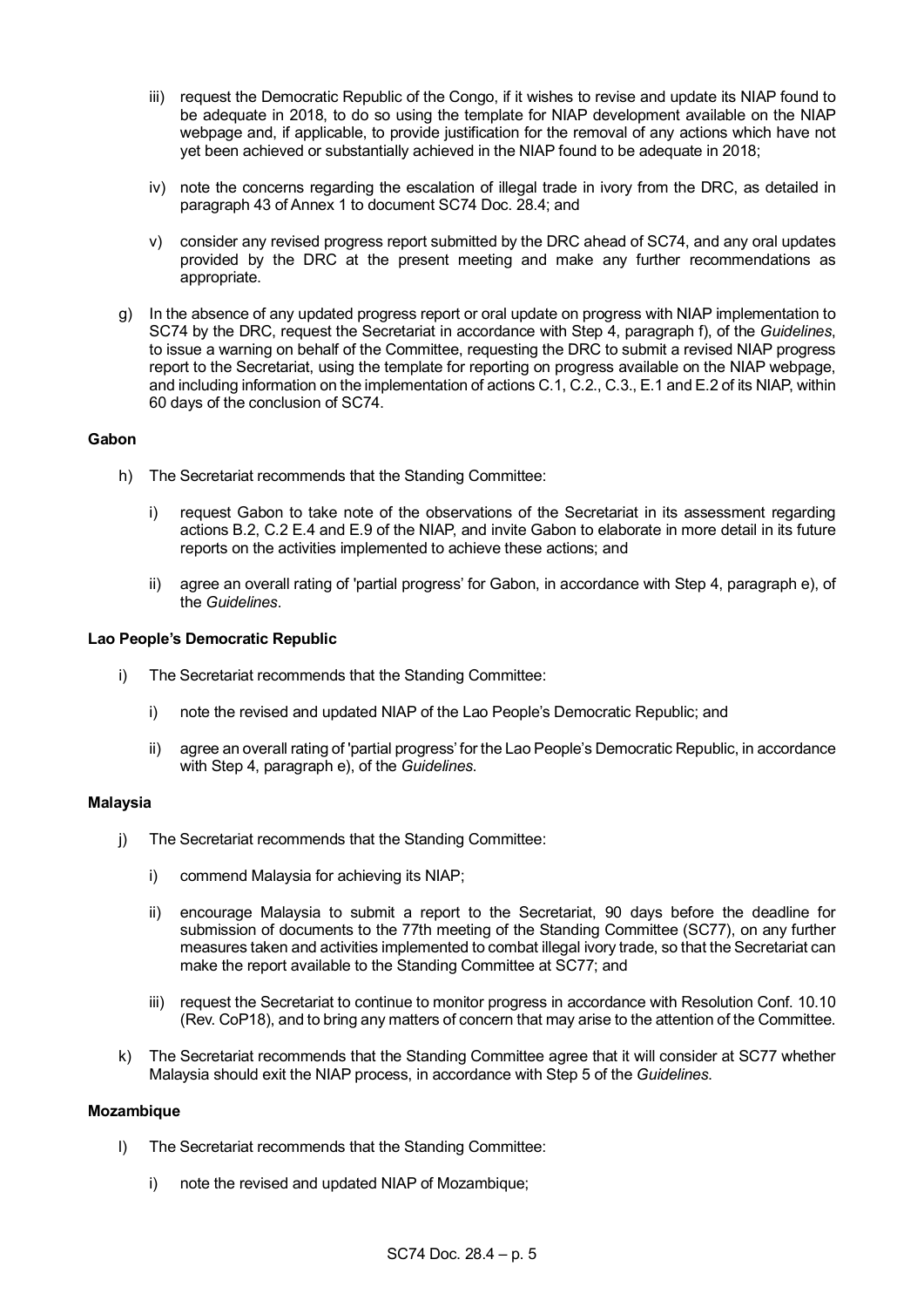- ii) note that Mozambique did not submit its report on progress with NIAP implementation; and
- iii) note any progress report submitted by Mozambique ahead of SC74, and any oral updates provided by Mozambique at the present meeting; and make any further recommendations as appropriate.
- m) In the absence of any report or oral update on progress with NIAP implementation to SC74 by Mozambique, the Secretariat recommends that the Standing Committee request the Secretariat, in accordance with Step 4, paragraph f), of the *Guidelines*, to issue a warning on behalf of the Committee requesting Mozambique to submit its NIAP progress report within 60 days of the conclusion of SC74 to the Secretariat.

### **Nigeria**

- n) The Secretariat recommends that the Standing Committee:
	- i) note the revised and updated NIAP of Nigeria:
	- ii) note that Nigeria did not submit its reports on progress with NIAP implementation in time for its progress to be assessed and reflected in the documents on NIAPs prepared by the Secretariat for SC66, SC67, SC69, SC70 and SC74;
	- iii) note any progress report submitted by Nigeria ahead of SC74, and any oral updates provided by Nigeria at the present meeting;
	- iv) note the concerns regarding the escalation of illegal trade in ivory and other wildlife specimens from Nigeria, as detailed in paragraph 82 of Annex 1 to document SC74 Doc. 28.4; and
	- v) note that persistent compliance challenges have been identified concerning Nigeria, as described in document SC74 Doc. 28.2.4 on the application of Article XIII in Nigeria, and request the Secretariat, on behalf of the Committee and in accordance with Step 4, paragraph f), of the *Guidelines to the NIAP process* and Resolution Conf. 14.3 (Rev. CoP18) on *CITES compliance procedures*, to issue a consolidated Notification to the Parties recommending all Parties to suspend commercial trade in all CITES-listed species with Nigeria, until Nigeria complies with the Standing Committee's recommendations under the Article XIII process and the provisions of Step 4, paragraphs a) and b), of the *Guidelines.*

# **Qatar**

- o) The Secretariat recommends that the Standing Committee:
	- i) agree an overall rating of 'partial progress' for Qatar, in accordance with Step 4, paragraph e), of the *Guidelines*; and
	- ii) request Qatar to continue to progress the implementation of its NIAP between SC74 and SC77.

# **Togo**

- p) The Secretariat recommends that the Standing Committee:
	- i) note that Togo did not submit its reports on progress with NIAP implementation in time for its progress to be assessed and reflected in the documents on NIAPs prepared by the Secretariat for SC70 and SC74; and
	- ii) note any progress report submitted by Togo ahead of SC74, and any oral updates provided by Togo at the present meeting;
- q) In the absence of any report or oral update on progress with NIAP implementation to SC74 by Togo, the Secretariat recommends that the Standing Committee request the Secretariat, in accordance with Step 4, paragraph f), of the *Guidelines*, to issue a warning on behalf of the Committee requesting Togo to submit its NIAP progress report within 60 days of the conclusion of SC74 to the Secretariat.